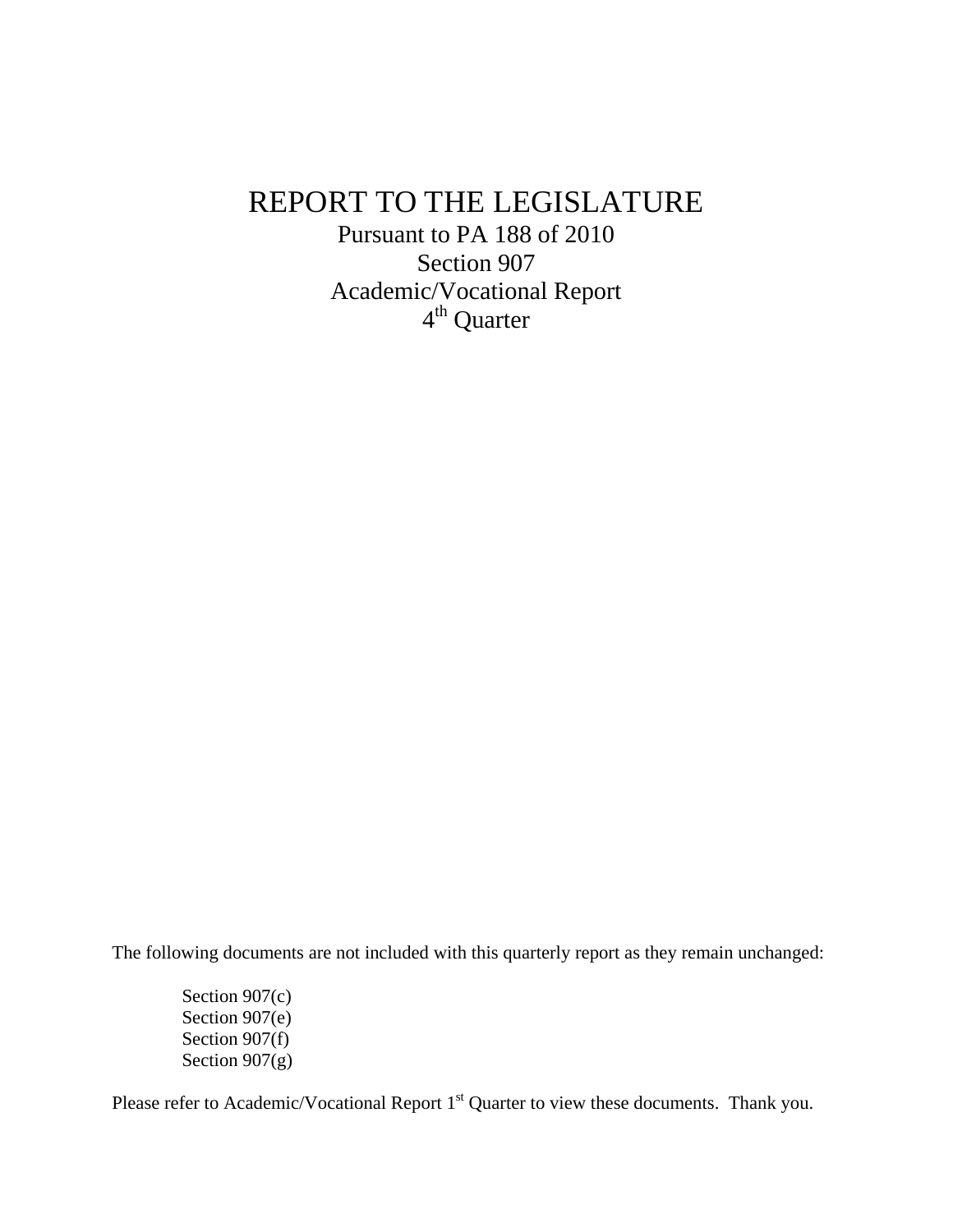| <b>Michigan Department of Corrections CFA - OER, Education</b><br><b>EDUCATION STAFFING GUIDE</b>                                                                               |                             |              |                              |                              |                                      |                                                                                      |                                                  |                                    |                                              |                                    |                                              |                                                        |                                                      |                                                                             |                                            |  |  |  |  |
|---------------------------------------------------------------------------------------------------------------------------------------------------------------------------------|-----------------------------|--------------|------------------------------|------------------------------|--------------------------------------|--------------------------------------------------------------------------------------|--------------------------------------------------|------------------------------------|----------------------------------------------|------------------------------------|----------------------------------------------|--------------------------------------------------------|------------------------------------------------------|-----------------------------------------------------------------------------|--------------------------------------------|--|--|--|--|
|                                                                                                                                                                                 | Principal                   |              |                              |                              | <b>Secretary</b>                     |                                                                                      | <b>Special Ed.</b>                               | <b>Teachers</b><br>Academic        |                                              |                                    | <b>CTE</b>                                   | <b>School</b><br>Psych                                 |                                                      |                                                                             |                                            |  |  |  |  |
| <b>Facility</b>                                                                                                                                                                 | <b>Current</b><br>Principal | Filled       | Vacant                       | Filled                       | Vacant                               | Filled                                                                               | Vacant                                           | Filled                             | Vacant                                       | Filled                             | Vacant                                       | Filled                                                 | Vacant                                               | $\frac{\text{CTE}}{\text{ProgramS}}$                                        | Other                                      |  |  |  |  |
| <b>Northern Region</b>                                                                                                                                                          |                             |              |                              |                              |                                      |                                                                                      |                                                  |                                    |                                              |                                    |                                              |                                                        |                                                      |                                                                             |                                            |  |  |  |  |
| Alger                                                                                                                                                                           | Barsch                      | $\mathbf{1}$ | $\mathbf{0}$                 | 1                            | $\mathbf{0}$                         | $\bf{0}$                                                                             | $\mathbf{0}$                                     | 3                                  | $\mathbf{0}$                                 | $\theta$                           | $\mathbf 1$                                  | 0                                                      | $\mathbf{0}$                                         | $_{\rm CO}$                                                                 | -Teacher ABE funds                         |  |  |  |  |
| Marquette<br>Kinross<br>Newberry                                                                                                                                                | Belles                      | 1            | $\mathbf{0}$                 | 2                            | $\mathbf{0}$                         | $\Omega$<br>$\boldsymbol{0}$<br>$\overline{0}$                                       | $\overline{0}$<br>$\mathbf{0}$<br>$\overline{0}$ | 3<br>3<br>3                        | $\mathbf{0}$<br>$\mathbf{0}$<br>$\mathbf{0}$ | 1<br>4<br>$\mathbf{0}$             | $\mathbf{0}$<br>$\mathbf{1}$<br>$\mathbf{1}$ | $\overline{0}$<br>$\boldsymbol{0}$<br>$\boldsymbol{0}$ | $\overline{0}$<br>$\boldsymbol{0}$<br>$\overline{0}$ | $_{\rm CO}$<br>CM, WE, BT, CO, AM<br>$_{\rm CO}$                            |                                            |  |  |  |  |
| Chippewa - E<br>Chippewa - W                                                                                                                                                    | Besteman                    | 1            | $\boldsymbol{0}$             | $\overline{2}$               | $\boldsymbol{0}$                     | $\overline{0}$<br>$\Omega$                                                           | $\boldsymbol{0}$<br>$\theta$                     | $\mathfrak{Z}$<br>$\overline{3}$   | $\boldsymbol{0}$<br>$\mathbf{0}$             | $\mathfrak{2}$<br>1                | -1<br>$\Omega$                               | $\boldsymbol{0}$<br>$\mathbf{0}$                       | $\mathbf{0}$<br>$\overline{0}$                       | CO,BT, (FT)<br>CO                                                           |                                            |  |  |  |  |
| Baraga<br>Ojibway                                                                                                                                                               | Corcoran                    | $\mathbf{1}$ | $\overline{0}$               | 1                            | $\mathbf{0}$                         | $\overline{0}$<br>$\Omega$                                                           | $\boldsymbol{0}$<br>$\overline{0}$               | $\overline{c}$<br>3                | $\overline{0}$<br>$\overline{0}$             | $\boldsymbol{0}$<br>$\mathfrak{2}$ | $\mathbf{0}$<br>$\mathbf{0}$                 | $\boldsymbol{0}$<br>$\overline{0}$                     | $\overline{0}$<br>$\Omega$                           | CM, CO                                                                      |                                            |  |  |  |  |
| Pugsley<br>Oaks                                                                                                                                                                 | Reynolds                    | 1            | $\mathbf{0}$                 | 1<br>1                       | $\mathbf{0}$<br>$\overline{0}$       | $\overline{0}$<br>$\Omega$                                                           | $\boldsymbol{0}$<br>$\overline{0}$               | 3<br>$\mathbf{2}$                  | $\mathbf{0}$<br>$\mathbf{1}$                 | 2<br>$\overline{0}$                | $\mathbf{0}$<br>$\mathbf{1}$                 | $\boldsymbol{0}$<br>$\mathbf{0}$                       | $\overline{0}$<br>$\overline{0}$                     | CO, BT<br>$_{\rm CO}$                                                       |                                            |  |  |  |  |
| St. Louis<br>Saginaw                                                                                                                                                            | Peak                        | 1            | $\overline{0}$               | 2                            | $\mathbf{0}$                         | 1<br>1                                                                               | $\boldsymbol{0}$<br>$\overline{0}$               | $\mathbf{1}$<br>3                  | $\mathbf{1}$<br>$\mathbf{0}$                 | 1<br>3                             | $\mathbf{0}$<br>$\mathbf{0}$                 | $\boldsymbol{0}$<br>$\mathbf{0}$                       | $\mathbf{0}$<br>$\overline{0}$                       | CM<br>HO, CM, FT                                                            |                                            |  |  |  |  |
| Muskegon                                                                                                                                                                        |                             |              |                              |                              | CLOSED PA Contract Canceled 6/01/11  |                                                                                      |                                                  |                                    |                                              |                                    |                                              |                                                        |                                                      |                                                                             |                                            |  |  |  |  |
| Central Michigan                                                                                                                                                                | Davidson                    | 1            | $\mathbf{0}$                 | 0<br>$\mathbf{0}$            | $\mathbf{0}$<br>1                    | $\overline{0}$<br>$\mathbf{0}$                                                       | $\mathbf{0}$<br>$\boldsymbol{0}$                 | $\overline{2}$<br>$\mathfrak{Z}$   | $\mathbf{0}$<br>$\mathbf{0}$                 | $\mathbf{2}$                       | $\mathbf{0}$<br>$\boldsymbol{0}$             | 0<br>$\mathbf{0}$                                      | $\overline{0}$<br>$\overline{0}$                     | <b>BT</b><br>CO, HO                                                         |                                            |  |  |  |  |
| <b>Brooks</b>                                                                                                                                                                   | Barnett                     | 1            | $\mathbf{0}$                 | 1                            | $\mathbf{0}$                         | $\overline{0}$                                                                       | $\mathbf{0}$                                     | 3<br>$\overline{2}$                | $\mathbf{0}$                                 | 1                                  | $\mathbf{0}$                                 | 0                                                      | $\mathbf{0}$                                         | $_{\rm FT}$                                                                 | <b>Military FTE</b>                        |  |  |  |  |
| W. Shoreline<br>$\overline{0}$<br>$\overline{0}$<br>$\mathbf{0}$<br>$\mathbf{0}$<br>$\overline{0}$<br>$\overline{0}$<br>$\overline{0}$<br>$_{\rm CO}$<br><b>Southern Region</b> |                             |              |                              |                              |                                      |                                                                                      |                                                  |                                    |                                              |                                    |                                              |                                                        |                                                      |                                                                             |                                            |  |  |  |  |
| Handlon                                                                                                                                                                         | Gornick                     | 1            | $\boldsymbol{0}$             | $\mathbf{1}$                 | $\mathbf{0}$                         | 2                                                                                    | $\boldsymbol{0}$                                 | $\overline{4}$                     | $\mathbf{0}$                                 | 6                                  | $\mathbf{0}$                                 | 1                                                      | $\overline{0}$                                       | AM, BT, HO, WE, MT, CO                                                      | Title I Aide                               |  |  |  |  |
| Ionia Max.                                                                                                                                                                      |                             |              |                              | -1                           | $\overline{0}$                       | 1                                                                                    | $\overline{0}$                                   | $\mathbf{1}$                       | $\mathbf{0}$                                 | $\mathbf{0}$                       | $\overline{0}$                               | $\overline{0}$                                         | $\overline{0}$                                       |                                                                             |                                            |  |  |  |  |
| Bellamy Creek & DORM<br>Michigan Reformatory                                                                                                                                    | Costello                    | 1            | $\mathbf{0}$                 | 1                            | $\mathbf{0}$<br>$\theta$             | $\overline{2}$<br>1                                                                  | $\boldsymbol{0}$<br>$\overline{0}$               | 5<br>3                             | $\mathbf{0}$<br>$\Omega$                     | 3<br>1                             | $\mathbf{1}$<br>$\Omega$                     | $\boldsymbol{0}$<br>$\Omega$                           | $\mathbf{0}$<br>$\Omega$                             | CM,BT,HO,CO<br><b>CM</b>                                                    | 2 Title I Aide                             |  |  |  |  |
| Crane                                                                                                                                                                           |                             |              |                              |                              |                                      |                                                                                      | CLOSED May 13, 2011                              |                                    |                                              |                                    |                                              |                                                        |                                                      |                                                                             |                                            |  |  |  |  |
| Lakeland <sup>*</sup><br>Cotton                                                                                                                                                 | Hoag                        | 1            | $\mathbf{0}$                 | $\mathbf{0}$                 | 1<br>$\overline{0}$                  | $\mathbf{0}$<br>1                                                                    | $\boldsymbol{0}$<br>$\overline{0}$               | 3<br>5                             | $\mathbf{0}$<br>$\mathbf{0}$                 | 3<br>$\overline{2}$                | $\mathbf{0}$<br>$\mathbf{0}$                 | $\boldsymbol{0}$<br>1                                  | $\overline{0}$<br>$\overline{0}$                     | FT, HO,CO<br>FT, CO                                                         |                                            |  |  |  |  |
| Gus Harrison - S<br>Gus Harrison - N                                                                                                                                            | Crenshaw                    | 1            | $\boldsymbol{0}$             | 1                            | $\mathbf{0}$<br>$\overline{0}$       | $\mathbf{0}$<br>1                                                                    | $\boldsymbol{0}$<br>$\overline{0}$               | $\mathfrak{2}$<br>$\mathbf{1}$     | $\mathbf{1}$<br>$\mathbf{0}$                 | $\overline{0}$<br>3                | $\mathbf{0}$<br>$\mathbf{0}$                 | $\mathbf{0}$<br>$\mathbf{0}$                           | $\overline{0}$<br>$\overline{0}$                     | OPT, HO, FT                                                                 |                                            |  |  |  |  |
| Carson City                                                                                                                                                                     | Schrauben                   | 1            | $\boldsymbol{0}$             | 1                            | $\mathbf{0}$<br>$\overline{0}$       | $\overline{0}$<br>$\mathbf{0}$                                                       | $\overline{0}$<br>$\overline{0}$                 | $\overline{c}$<br>$\overline{4}$   | $\overline{0}$<br>$\mathbf{0}$               | 2                                  | $\mathbf{0}$<br>$\mathbf{0}$                 | $\overline{0}$<br>$\mathbf{0}$                         | $\overline{0}$<br>$\overline{0}$                     | HO,CO<br>${\rm FT}$                                                         | (formally Boyer Rd.,)                      |  |  |  |  |
| Ryan<br>Mound                                                                                                                                                                   | <b>Banks</b>                | $\mathbf{1}$ | $\boldsymbol{0}$             | $\overline{0}$               | $\mathbf{1}$<br>$\boldsymbol{0}$     | $\mathbf{1}$<br>$\boldsymbol{0}$                                                     | $\boldsymbol{0}$<br>$\boldsymbol{0}$             | $\overline{\mathcal{A}}$<br>3      | $\overline{0}$<br>$\mathbf{0}$               | 1<br>4                             | $\boldsymbol{0}$<br>$\mathbf{0}$             | $\overline{0}$<br>$\boldsymbol{0}$                     | $\boldsymbol{0}$<br>$\overline{0}$                   | ${\rm FT}$<br>BT, CM, HO,CO                                                 | CO ? From Alger                            |  |  |  |  |
| Thumb                                                                                                                                                                           | Gay                         | $\mathbf{1}$ | $\mathbf{0}$                 |                              | $\boldsymbol{0}$                     | 3                                                                                    | $\boldsymbol{0}$                                 | $\mathbf{2}$                       | $\mathbf{0}$                                 | 5                                  | $\mathbf{0}$                                 | 1                                                      | $\mathbf{0}$                                         | BT, FT, HO, CM, CO<br>FT, HO, CO                                            | Title I Aides                              |  |  |  |  |
| Macomb<br>Women's Huron Valley                                                                                                                                                  | Featherstone                | $\mathbf{1}$ | $\mathbf{0}$                 | $\mathbf{1}$                 | $\boldsymbol{0}$<br>$\boldsymbol{0}$ | $\mathbf{0}$<br>$\overline{c}$                                                       | $\boldsymbol{0}$                                 | $\mathfrak{Z}$<br>$\overline{4}$   | $\mathbf{0}$<br>$\mathbf{0}$                 | 3<br>5                             | $\mathbf{0}$<br>$\boldsymbol{0}$             | $\boldsymbol{0}$<br>$\mathbf{0}$                       | $\overline{0}$<br>$\overline{0}$                     | HO, BT, AM, CO,CM                                                           | Sp.Ed. Teacher provides                    |  |  |  |  |
| <b>HVW</b> Reception<br>Egeler                                                                                                                                                  | McKenzie                    | 1            | $\mathbf{0}$                 | $\mathbf{1}$<br>$\mathbf{0}$ | $\boldsymbol{0}$<br>1                | $\boldsymbol{0}$<br>1                                                                | $\boldsymbol{0}$<br>$\boldsymbol{0}$             | $\boldsymbol{0}$<br>$\sqrt{2}$     | $\mathbf{0}$<br>$\mathbf{0}$                 | 0<br>0                             | $\mathbf{0}$<br>$\mathbf{0}$                 | $\boldsymbol{0}$<br>$\boldsymbol{0}$                   | $\mathbf{0}$<br>$\mathbf{0}$                         |                                                                             | services at WCC<br>Sp. Ed. provided by SMT |  |  |  |  |
| Parnall<br>(SAI)                                                                                                                                                                |                             |              |                              | 1                            | $\mathbf{0}$                         | $\mathbf{0}$<br>0                                                                    | $\mathbf{0}$<br>$\boldsymbol{0}$                 | $\overline{4}$<br>$\boldsymbol{0}$ | $\boldsymbol{0}$<br>$\mathbf{0}$             | $\overline{4}$                     | $\mathbf{0}$<br>$\mathbf{0}$                 | $\boldsymbol{0}$<br>$\boldsymbol{0}$                   | $\overline{0}$<br>$\mathbf{0}$                       | HO, AM, BT, CM<br>$_{\rm CO}$                                               |                                            |  |  |  |  |
| Cooper Street<br>Woodland                                                                                                                                                       | Dick                        | 1            | $\boldsymbol{0}$             | 1                            | $\boldsymbol{0}$                     | $\overline{0}$<br>$\mathbf{0}$                                                       | $\boldsymbol{0}$<br>$\boldsymbol{0}$             | $\overline{4}$<br>$\boldsymbol{0}$ | $\overline{0}$<br>$\overline{0}$             | 0                                  | 1<br>$\mathbf{0}$                            | $\boldsymbol{0}$<br>$\boldsymbol{0}$                   | $\overline{0}$<br>$\mathbf{0}$                       | CM, CO                                                                      | Sp.Ed. provided by WHV                     |  |  |  |  |
| <b>TOTALS</b>                                                                                                                                                                   |                             | 18           | $\bf{0}$                     | 28                           | $\overline{\mathbf{4}}$              | 17                                                                                   | $\mathbf{1}$                                     | 98                                 | 3                                            | 66                                 | $7\phantom{.0}$                              | 3                                                      | $\bf{0}$                                             |                                                                             |                                            |  |  |  |  |
| *Current Filled FTEs<br>230.0                                                                                                                                                   |                             |              |                              |                              |                                      |                                                                                      |                                                  |                                    |                                              |                                    |                                              |                                                        |                                                      |                                                                             |                                            |  |  |  |  |
| <b>Vacancies</b><br><b>Total Approved FTEs and</b><br><b>Priority Vacancies</b><br>245.0                                                                                        |                             |              |                              |                              |                                      | 15.0 FTE's Approved<br>242.0<br>* Designated School Principal FTE<br>** New CTE (CO) |                                                  |                                    |                                              |                                    |                                              |                                                        |                                                      |                                                                             |                                            |  |  |  |  |
|                                                                                                                                                                                 |                             |              |                              |                              |                                      |                                                                                      |                                                  |                                    |                                              |                                    |                                              | <b>CTE Programs</b>                                    |                                                      |                                                                             |                                            |  |  |  |  |
|                                                                                                                                                                                 |                             |              |                              |                              |                                      | Auto Body                                                                            |                                                  |                                    |                                              |                                    |                                              | FT                                                     |                                                      | Food Technology and Hospitality                                             |                                            |  |  |  |  |
|                                                                                                                                                                                 |                             |              |                              |                              | AВ<br>AM                             | HO<br>Auto Mechanics                                                                 |                                                  |                                    |                                              |                                    |                                              |                                                        |                                                      | Horticulture                                                                |                                            |  |  |  |  |
|                                                                                                                                                                                 |                             |              |                              |                              | ВT<br>CO                             | <b>Building Trades</b><br><b>Business Education Technology</b>                       |                                                  |                                    |                                              |                                    |                                              |                                                        |                                                      | MT<br>Machine Tool                                                          |                                            |  |  |  |  |
|                                                                                                                                                                                 |                             |              |                              |                              | CМ                                   | <b>Custodial Maintenance</b>                                                         |                                                  |                                    |                                              |                                    |                                              |                                                        |                                                      | OPT<br><b>Optical Technology</b><br><b>VGA</b><br>Visual Graphic Technology |                                            |  |  |  |  |
|                                                                                                                                                                                 | CR                          |              | <b>Computer Refurbishing</b> |                              |                                      |                                                                                      |                                                  | WE<br>Welding                      |                                              |                                    |                                              |                                                        |                                                      |                                                                             |                                            |  |  |  |  |

EL Electronics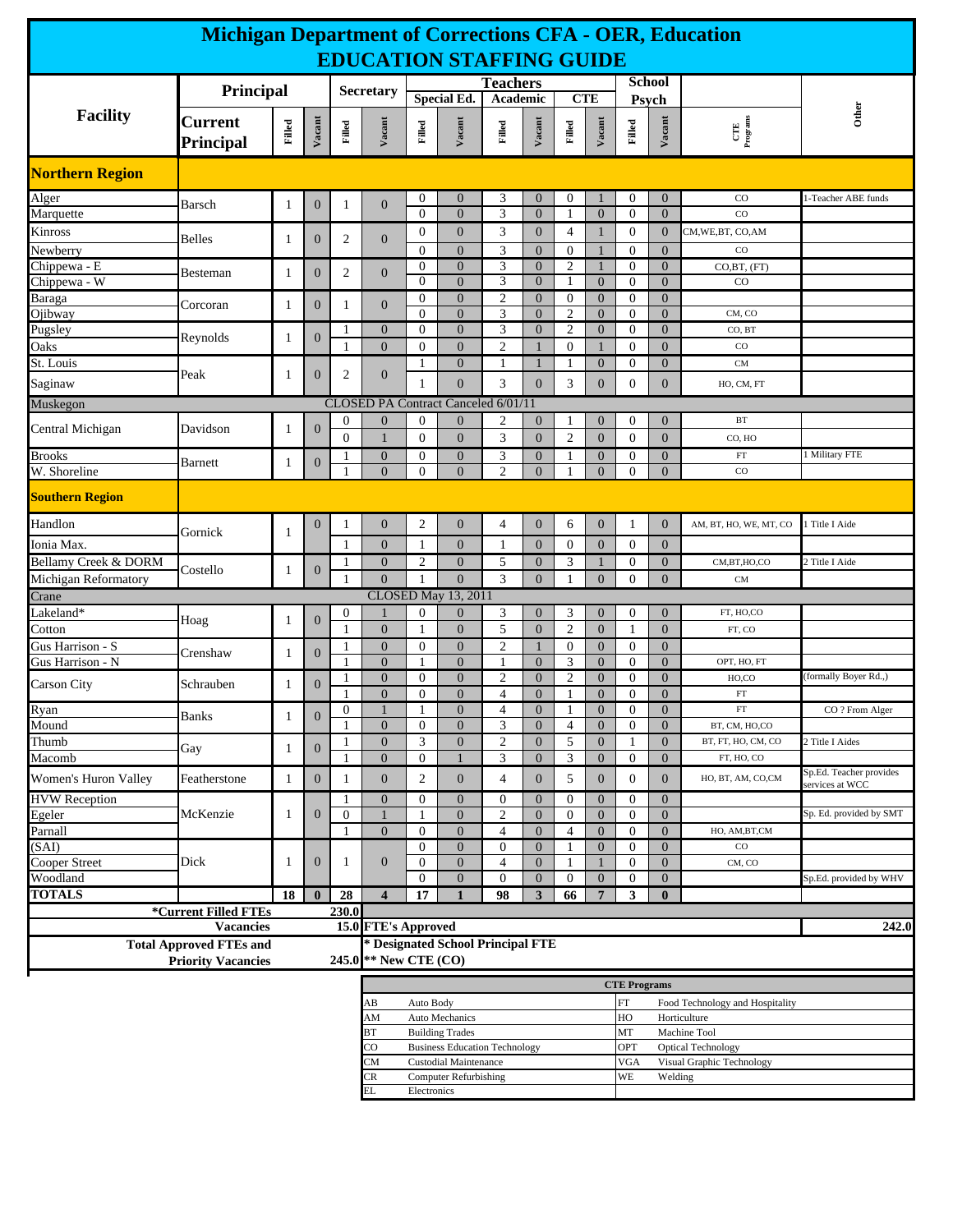| SECTION 907(b)(h) QUARTERLY REPORT - 4TH QUARTER |                                    |                              |                               |                                      |                                 |                            |          |                           |                  |                                                 |                   |                |                  |
|--------------------------------------------------|------------------------------------|------------------------------|-------------------------------|--------------------------------------|---------------------------------|----------------------------|----------|---------------------------|------------------|-------------------------------------------------|-------------------|----------------|------------------|
| <b>Facility</b>                                  |                                    |                              |                               | <b>PRISONERS<br/>PAROLED w/o GED</b> |                                 |                            |          | <b>AVERAGE ENROLLMENT</b> |                  | <b>AVERAGE NUMBER ON WAITING</b><br><b>LIST</b> |                   |                |                  |
|                                                  |                                    | GED SUBTEST<br><b>PASSED</b> | <b>GED PASSED</b><br>COMPLETE |                                      | <b>COMPLETIONS</b><br>CTE (VOC) | PRE-RELEASE<br>COMPLETIONS | Academic | SP.ED                     | Pre-Rel.         | VOC (CTE)                                       | Academic<br>(GED) | Pre-Rel.       | VOC (CTE)        |
|                                                  | <b>LMF</b> Alger Max. Facility     | 76                           | 84                            | $\overline{0}$                       | $\overline{0}$                  | $\overline{4}$             | 126      |                           | $\overline{A}$   |                                                 | 13                | 27             | $\overline{0}$   |
|                                                  | AMF Baraga Max. Fac.               | 147                          | 15                            | $\Omega$                             | $\Omega$                        | 12                         | 113      | $\Omega$                  | 13               | $\theta$                                        | 52                | 51             | $\boldsymbol{0}$ |
|                                                  | <b>IBC</b> Bellamy Creek           | 124                          | 28                            | 18                                   | 30                              | 16                         | 357      | 50                        | 20               | 88                                              | 19                |                | 54               |
| <b>LRF</b>                                       | <b>Brooks Corr. Fac.</b>           | 113                          | 11                            | $\overline{7}$                       | $\mathbf{1}$                    | $\mathbf{0}$               | 171      | $\overline{0}$            | $\boldsymbol{0}$ | 23                                              | 51                | $\Omega$       | 136              |
|                                                  | <b>DRF</b> Carson City Complex     | 88                           | 19                            | 3 <sup>1</sup>                       | 37                              | 14                         | 225      |                           |                  | 118                                             | 105               | 11             | 202              |
| <b>STF</b>                                       | <b>Central Michigan Complex</b>    | 50                           | 13                            | 14                                   | 31                              | 114                        | 198      | 6                         | 127              | 43                                              | 125               | 95             | 257              |
| <b>URF</b>                                       | <b>Chippewa Complex</b>            | 55                           | 13                            | $\overline{0}$                       | 42                              | $\overline{0}$             | 305      |                           |                  | 53                                              | 188               |                | 154              |
| <b>JCS</b>                                       | <b>Cooper Street Fac.</b>          | 83                           | 20                            | 8                                    | 17                              | 61                         | 177      | $\Omega$                  | 31               | $\overline{31}$                                 | 106               | 364            | 53               |
| <b>JCF</b>                                       | <b>Cotton Corr. Fac.</b>           | 55                           | 11                            | $\overline{q}$                       | $\overline{0}$                  | 40                         | 319      | 25                        | 13               | 35                                              | 60                | 171            | 97               |
|                                                  | RGC Egeler Corr. Fac.              | $\mathbf{0}$                 | $\Omega$                      | $\Omega$                             | $\Omega$                        | $\mathbf{0}$               | $\Omega$ | $\Omega$                  | $\overline{0}$   |                                                 | $\sqrt{ }$        | $\Omega$       | $\mathbf{0}$     |
|                                                  | <b>ARF Gus Harrison Complex</b>    | $\overline{0}$               | 25                            | $\overline{0}$                       | 26                              | 79                         | 223      | 11                        | 72               | 39                                              | 215               | 581            | 48               |
|                                                  | <b>MTU Handlon Corr. Fac</b>       | $\Omega$                     | $\Omega$                      | 9                                    | 64                              | 51                         | 238      | 29                        | 24               | 123                                             | 122               | 312            | 64               |
|                                                  | <b>WHV</b> Huron Valley Women's    | 127                          | $\overline{0}$                | 14                                   | 44                              | $\overline{0}$             | 303      |                           | 11               | 141                                             | 201               | 107            | 413              |
| <b>ICF</b>                                       | Ionia Max. Fac.                    | $\overline{0}$               | $\Omega$                      | 3                                    | $\overline{0}$                  | $\overline{0}$             | 85       | 18                        | $\overline{0}$   | $\theta$                                        | 53                | $\overline{2}$ | $\mathbf{0}$     |
|                                                  | <b>KCF Kinross Corr. Fac.</b>      | 59                           | $7\phantom{.0}$               | $\mathbf{1}$                         | 37                              | $\overline{29}$            | 100      | $\Omega$                  | 25               | 136                                             | 115               | 101            | 391              |
|                                                  | <b>LCF</b> Lakeland Corr. Fac.     | 70                           | 9                             | 3                                    | 27                              | 24                         | 130      | $\overline{0}$            | 14               | 65                                              |                   | 61             | 133              |
|                                                  | <b>MRF</b> Macomb Corr. Fac.       | 17                           | 12                            | $\overline{4}$                       | 15                              | $\overline{0}$             | 153      | 10                        | $\Omega$         | 138                                             | 193               | 20             | 129              |
|                                                  | <b>MBP</b> Marquette Branch Prison | 66                           | 5                             | $\Omega$                             | 10                              | $\overline{55}$            | 122      | $\overline{0}$            | 50               | 35                                              | 142               | 216            | 127              |
|                                                  | <b>RMI Michigan Reformatory</b>    | $\overline{1}$               | 19                            | $\overline{0}$                       | 20                              | 11                         | 88       | 13                        |                  | 28                                              | 267               |                | 102              |
|                                                  | <b>NRF</b> Mound Corr. Fac.        | $\overline{0}$               | 3                             | $\Omega$                             | 8                               | 49                         | 110      | 19                        | 16               | 81                                              | 87                | 30             | 50               |
|                                                  | <b>NCF</b> Newberry Corr. Fac.     | $\overline{40}$              | $7\overline{}$                | $\mathbf{1}$                         | $\overline{0}$                  | $\overline{1}$             | 138      |                           | 11               |                                                 | 70                | 64             | 64               |
| <b>ECF</b>                                       | Oaks Corr. Fac.                    | 29                           | $\overline{3}$                | 3                                    | $\Omega$                        | $\overline{0}$             | 139      | $\Omega$                  | $\boldsymbol{0}$ | $\mathbf{0}$                                    | 62                | 12             | $\mathbf{0}$     |
| <b>OCF</b>                                       | <b>Ojibway Corr. Fac.</b>          | 107                          | 15                            | $\overline{2}$                       | 12                              | 56                         | 185      |                           | 33               | 29                                              | 65                | 170            | 520              |
|                                                  | <b>SMT</b> Parnall Corr.Fac.       | 72                           | 8                             | 20                                   | 20                              | $\overline{0}$             | 149      | 12                        | $\mathbf{0}$     | 90                                              | 133               | Ç              | 122              |
| <b>MPF</b>                                       | <b>Pugsley Corr. Fac.</b>          | 30                           | $\sqrt{5}$                    | $\overline{9}$                       | 15                              | 11                         | 118      |                           |                  | 37                                              | 12                | 14             | 158              |
|                                                  | <b>RRF</b> Ryan Corr. Fac.         | $\overline{0}$               | $\theta$                      | 8                                    | 1                               | 73                         | 141      | 8                         | 24               | 17                                              | 50                | 28             | 63               |
|                                                  | <b>SRF</b> Saginaw Corr. Fac.      | 108                          | 17                            | $7\overline{ }$                      | 38                              | $\overline{0}$             | 171      | 30                        | $\sqrt{ }$       | 132                                             | 205               | 104            | 67               |
| <b>SLF</b>                                       | <b>St. Louis Corr. Fac.</b>        | 53                           | 10                            | $\mathbf{1}$                         | 16                              | 12                         | 142      | $\overline{27}$           | 3                | 24                                              | 265               | $\Omega$       | 37               |
|                                                  | <b>TCF Thumb Corr. Fac.</b>        | 12                           | 13                            | 16                                   | 33                              | $\overline{0}$             | 213      | $\overline{37}$           | $\sqrt{ }$       | 116                                             | 175               | 361            | 74               |
|                                                  | <b>MTF</b> West Shoreline          | 12                           | $\overline{3}$                | 16                                   | 42                              | $\overline{0}$             | 18       | $\Omega$                  |                  | 52                                              | 132               |                | 200              |
|                                                  | <b>TOTAL</b>                       | 1,594                        | $\overline{375}$              | 176                                  | 586                             | $\overline{712}$           | 4,956.3  | 303.3                     | 506.7            | 1,673.0                                         | 3,284.3           | 2,914.7        | 3,715.7          |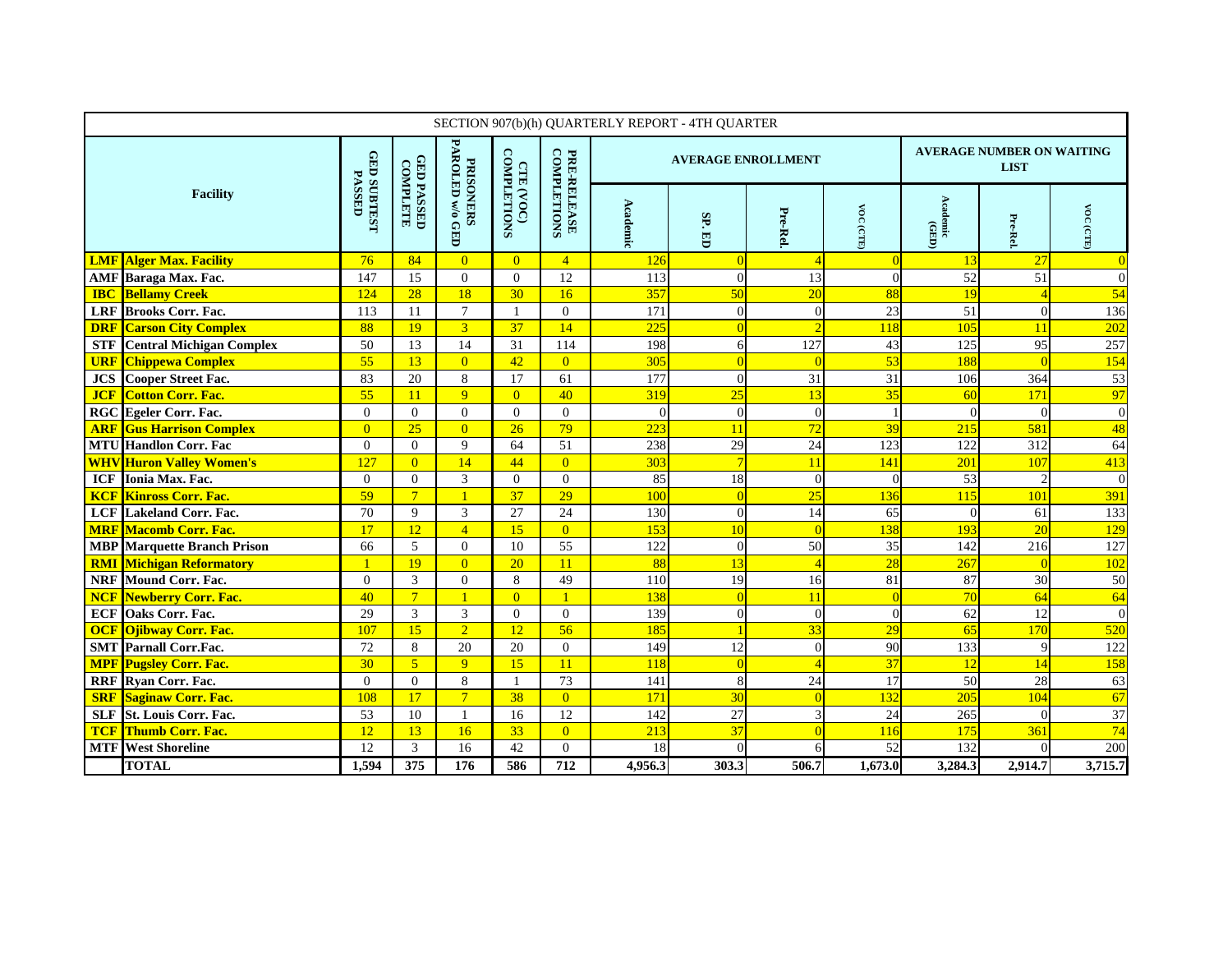|                           | SECTION 907(b) QUARTERLY REPORT - 4TH QUARTER |                 |                                  |
|---------------------------|-----------------------------------------------|-----------------|----------------------------------|
| Facility                  | Programs                                      | Average         | Completion                       |
| <b>IBC</b>                | <b>Bellamy Creek</b>                          |                 |                                  |
| <b>IBC</b>                | <b>Building Trades</b>                        | 30              | 6                                |
| <b>IBC</b>                | <b>Custodial Maintenance Technology</b>       | 43              | $\overline{21}$                  |
| <b>IBC</b>                | Horticulture                                  | $\overline{34}$ | $\overline{12}$                  |
| <b>LRF</b>                | <b>Brooks</b>                                 |                 |                                  |
| LRF                       | Electronics                                   | 0               | 18                               |
| LRF                       | Food Tech/Hospitality Management              | 21              | $\Omega$                         |
| <b>DRF</b>                | <b>Carson City Complex</b>                    |                 |                                  |
| DRF                       | <b>Business Education Technology</b>          | 69              | 23                               |
| DRF                       | <b>Building Trades</b>                        | 0               | $\mathsf{O}\xspace$              |
| DRF                       | Food Tech/Hospitality Management              | 9               | $\overline{1}$                   |
| <b>DRF</b>                | Horticulture                                  | $\overline{31}$ | $\overline{5}$                   |
| <b>STF</b>                | <b>Central Michigan</b>                       |                 |                                  |
| <b>STF</b>                | <b>Business Education Technology</b>          | $\overline{22}$ | $\overline{21}$                  |
| <b>STF</b>                | <b>Building Trades</b>                        | 7               | 5                                |
| <b>STF</b>                | <b>Custodial Maintenance Technology</b>       | 0               | O                                |
| <b>STF</b>                | Electronics                                   | 0               | $\overline{\mathbf{0}}$          |
| <b>STF</b>                | Horticulture                                  | 6               | 3                                |
| <b>URF</b>                | <b>Chippewa Complex</b>                       |                 |                                  |
| <b>URF</b>                | <b>Business Education Technology</b>          | 28              | 14                               |
| <b>URF</b>                | <b>Building Trades</b>                        | 25              | 13                               |
| <b>URF</b>                | <b>Custodial Maintenance Technology</b>       | 0               | $\mathsf{O}\xspace$              |
| <b>URF</b>                | Food Tech/Hospitality Management              | $\overline{0}$  | 9                                |
| <b>JCS</b>                | <b>Cooper Street</b>                          |                 |                                  |
| <b>JCS</b>                | <b>Custodial Maintenance Technology</b>       | 31              | $\overline{17}$                  |
| <b>JCF</b>                | <b>Cotton</b>                                 |                 |                                  |
| JCF                       | <b>Custodial Maintenance Technology</b>       | 10              | 0                                |
| JCF                       | <b>Building Trades</b>                        | 0               | $\overline{\mathbf{r}}$          |
| JCF                       | Food Tech/Hospitality Management              | 25              | $\overline{0}$                   |
| <b>ARF</b>                | <b>Gus Harrison</b>                           |                 |                                  |
| ARF                       | <b>Custodial Maintenance Technology</b>       | 12              | 10                               |
| ARF                       | Electromics                                   | 0               | $\pmb{0}$                        |
| ARF                       | Food Tech/Hospitality Management              | 30              | 6                                |
|                           |                                               | 12              | 10                               |
| ARF<br><b>MTU</b>         | <b>Optical Technology</b><br><b>Handlon</b>   |                 |                                  |
|                           |                                               | 01              | 0                                |
| MTU                       | Auto Mechanics                                |                 |                                  |
| <b>MTU</b>                | <b>Business Education Technology</b>          | 28<br>17        | 23<br>10                         |
| <b>MTU</b>                | <b>Building Trades</b>                        | 25              |                                  |
| MTU                       | Horticulture                                  |                 | $\overline{3}$<br>7              |
| $\operatorname{MTU}$      | Welding                                       | 24<br>21        | 6                                |
| MTU                       | Machine Tool                                  |                 |                                  |
| <b>WHV</b>                | <b>Huron Valley Complex</b>                   |                 |                                  |
| WHV                       | <b>Auto Mechanics</b>                         | $\overline{32}$ | $\overline{0}$<br>$\overline{7}$ |
| WHV                       | <b>Business Education Technology</b>          | 28              |                                  |
| WHV                       | <b>Building Trades</b>                        | 29              | 18                               |
| WHV                       | <b>Custodial Maintenance Technology</b>       | 28              | 16                               |
| WHV                       | Food Tech/Hospitality Management              | 0               | $\mathsf{O}\xspace$              |
| <b>WHV</b>                | Horticulture                                  | $\overline{24}$ | 5                                |
| <b>KCF</b>                | <b>Kinross</b>                                |                 |                                  |
| $\ensuremath{\text{KCF}}$ | <b>Business Education Technology</b>          | $\overline{24}$ | 10                               |
| $\ensuremath{\text{KCF}}$ | <b>Building Trades</b>                        | 25              | 11                               |
| $\ensuremath{\text{KCF}}$ | <b>Custodial Maintenance Technology</b>       | 37              | 10                               |
| <b>KCF</b>                | Welding                                       | 23              | 5                                |
| <b>LCF</b>                | <b>Lakeland</b>                               |                 |                                  |
| $_{\rm LCF}$              | <b>Business Education Technology</b>          | 23              | 19                               |
| LCF                       | Food Tech/Hospitality Management              | 31              | $\overline{2}$                   |
| $_{\rm LCF}$              | Horticulture                                  | 17              | $\overline{12}$                  |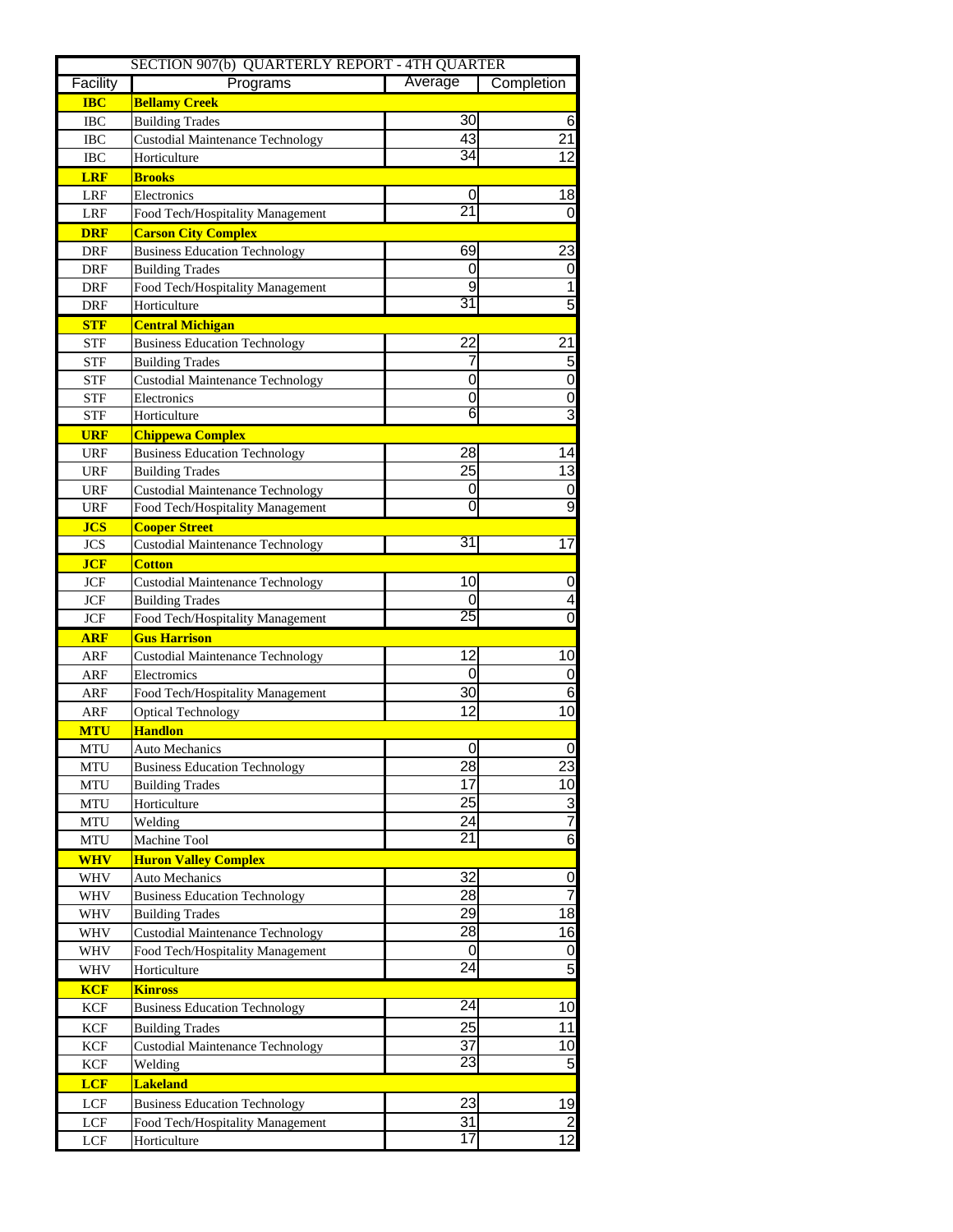|            | SECTION 907(b) QUARTERLY REPORT - 4TH QUARTER |                 |                             |  |  |  |  |
|------------|-----------------------------------------------|-----------------|-----------------------------|--|--|--|--|
| Facility   | Programs                                      | Average         | Completion                  |  |  |  |  |
| <b>MRF</b> | <b>Macomb</b>                                 |                 |                             |  |  |  |  |
| <b>MRF</b> | Food Tech/Hospitality Management              | 31              | 5                           |  |  |  |  |
| <b>MRF</b> | Horticulture                                  | 37              | 5                           |  |  |  |  |
| <b>MBP</b> | <b>Marquette</b>                              |                 |                             |  |  |  |  |
| <b>MBP</b> | <b>Business Education Technology</b>          | 23              | 10                          |  |  |  |  |
| <b>RMI</b> | <b>Michigan Reformatory</b>                   |                 |                             |  |  |  |  |
| RMI        | <b>Custodial Maintenance Technology</b>       | 16              | 24                          |  |  |  |  |
| <b>NRF</b> | <b>Mound</b>                                  |                 |                             |  |  |  |  |
| <b>NRF</b> | <b>Business Education Technology</b>          | 0               | 0                           |  |  |  |  |
| <b>NRF</b> | <b>Building Trades</b>                        | $\overline{33}$ | $\overline{0}$              |  |  |  |  |
| <b>NRF</b> | <b>Custodial Maintenance Technology</b>       | 22              | $\overline{0}$              |  |  |  |  |
| <b>NRF</b> | Horticulture                                  | 27              | 8                           |  |  |  |  |
| <b>NCF</b> | <b>Newberry</b>                               |                 |                             |  |  |  |  |
| <b>NCF</b> | <b>Custodial Maintenance Technology</b>       | 29              | $\overline{0}$              |  |  |  |  |
| <b>OCF</b> | <b>Ojibway</b>                                |                 |                             |  |  |  |  |
| <b>OCF</b> | <b>Custodial Maintenance Technology</b>       | 29              | $\overline{13}$             |  |  |  |  |
| <b>SMT</b> | <b>Parnall</b>                                |                 |                             |  |  |  |  |
| <b>SMT</b> | <b>Auto Mechanics</b>                         | 41              | 3                           |  |  |  |  |
| <b>SMT</b> | <b>Building Trades</b>                        | 17              | $\overline{13}$             |  |  |  |  |
| <b>SMT</b> | <b>Custodial Maintenance Technology</b>       | 37              | $\overline{3}$              |  |  |  |  |
| <b>SMT</b> | Horticulture                                  | 2               | 7                           |  |  |  |  |
| <b>MPF</b> | <b>Pugsley</b>                                |                 |                             |  |  |  |  |
| <b>MPF</b> | <b>Business Education Technology</b>          | 23              | 7                           |  |  |  |  |
| <b>MPF</b> | <b>Building Trades</b>                        | 14              | $\overline{8}$              |  |  |  |  |
| <b>RRF</b> | <b>Rvan</b>                                   |                 |                             |  |  |  |  |
| <b>RRF</b> | Electronics                                   | 0               | 0                           |  |  |  |  |
| <b>RRF</b> | Food Tech/Hospitality Management              | 18              | $\overline{1}$              |  |  |  |  |
| <b>SRF</b> | <b>Saginaw</b>                                |                 |                             |  |  |  |  |
| <b>SRF</b> | <b>Custodial Maintenance Technology</b>       | 42              | 28                          |  |  |  |  |
| <b>SRF</b> | Food Tech/Hospitality Management              | 61              | $\overline{5}$              |  |  |  |  |
| <b>SRF</b> | Horticulture                                  | 28              | $\overline{5}$              |  |  |  |  |
| <b>SLF</b> | <b>St. Louis</b>                              |                 |                             |  |  |  |  |
| <b>SLF</b> | <b>Custodial Maintenance Technology</b>       | 24              | $\overline{6}$              |  |  |  |  |
| <b>TCF</b> | <b>Thumb</b>                                  |                 |                             |  |  |  |  |
| <b>TCG</b> | <b>Business Education Technology</b>          | 22              | $\mathbf 0$                 |  |  |  |  |
| <b>TCF</b> | <b>Building Trades</b>                        | 20              |                             |  |  |  |  |
| <b>TCF</b> | <b>Custodial Maintenance Technology</b>       | 29              | $\frac{8}{2}$ $\frac{2}{2}$ |  |  |  |  |
| <b>TCF</b> | Food Tech/Hospitality Management              | 20              |                             |  |  |  |  |
| <b>TCF</b> | Horticulture                                  | 25              |                             |  |  |  |  |
| <b>MTF</b> | <b>West Shoreline</b>                         |                 |                             |  |  |  |  |
| <b>MTF</b> | <b>Business Education Technology</b>          | 52              | 42                          |  |  |  |  |